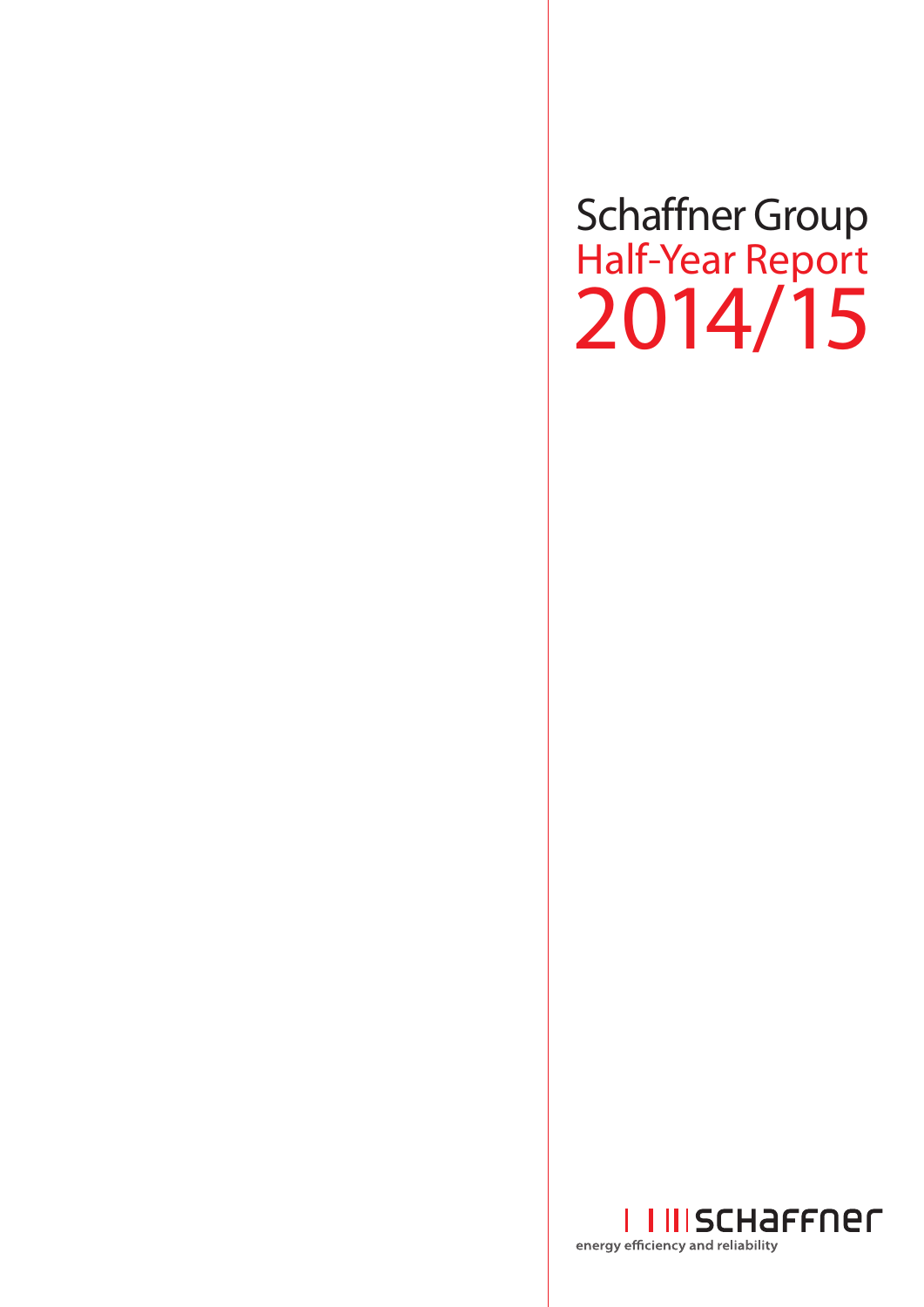# Schaffner reacts swiftly to challenges during in the first half-year

During the first six months of fiscal 2014/15, the Schaffner Group was impacted by major shifts in its target markets, the consequences of the current monetary policy being pursued by the European Central Bank (ECB) and the discontinuation of the CHF/EUR floor. Thanks to rapid and systematic action, negative consequences for the Group could be largely averted without having to call into question any strategic growth projects. However, the Group was unable to achieve the profit of the previous year.

At CHF 102.5 million (first six months of fiscal 2013/14: CHF 102.6 million), the Schaffner Group kept its net sales constant in the first half of 2014/15 (as at 31 March). In local currencies, sales were up slightly by 1.4%. Operating profit (EBIT) declined by 24.2% to CHF 3.7 million (CHF 4.9 million), corresponding to an EBIT margin of 3.6% (4.8%). Net profit for the period totaled CHF 1.9 million (CHF 3.2 million), and earnings per share reached CHF 3.02 (CHF 5.08).

Business performance in the second quarter was below original expectations mainly due to currency translation effects resulting from the appreciation of the Swiss franc, the suspension of a major Russian Railways locomotive order for a European customer of Schaffner and the collapse in domestic demand in China's solar inverter industry.

The Automotive division, in contrast, exceeded its targets. The power quality product area, which was reinforced in the previous year within the EMC division, also reported an encouraging performance, registering a substantial increase in orders for ECOsine harmonic filters.

Overall, order intake at the Schaffner Group in the first half of fiscal 2014/15 totaled CHF 101.4 million (CHF 108.9 million), and the book-to-bill ratio amounted to 0.99 (1.06).

### **Sales growth of core markets and in the USA**

The automotive electronics sector reported strong growth, with sales up by 25%. Growth in rail technology was also up markedly by 16% due to sound demand in the US and China, and would have been even better if the above-mentioned decline in demand in Europe had not occurred. Sales with components for energy-efficient drive systems were up by 10%, primarily driven by the market success of power quality solutions. Demand in the renewable energy sector, in contrast, collapsed with a fall in sales of 40%. This was attributable to the cost-driven substitution of EMC filters in solar inverters for installations in China and to a decline in sales in the photovoltaic sector in Europe.

### **Acquisition-driven growth in the US**

The acquisition of Trenco with effect from 31 March 2014 and exchange rate shifts also had an impact on the distribution of sales by geographical region: the share of sales in the Americas region increased markedly from 16% to 21%, while the share contributed by Asia was down from 37% to 35% and that by Europe from 47% to 44%. Schaffner consequently came a further step closer to its target of achieving a balanced distribution of sales worldwide.

#### **EMC division**

Sales in the EMC division declined in the first half of fiscal 2014/15 due to currency translation effects arising from the weak euro, as the division accounts for the highest share of sales of all divisions from Europe. Furthermore, falling demand for EMC filters from the photovoltaics sector in China resulted in a 13% decline in sales to CHF 46.7 million (CHF 53.7 million). The share of sales contributed by the EMC division consequently dropped to 46% (52%). As a result of lower volumes, the segment result declined to CHF 3.5 million (CHF 7.2 million) and the segment operating margin to 7.4% (13.5%).

The division reported an order intake in the first six months of fiscal 2014/15 of CHF 49.0 million (CHF 55.1 million), which resulted in a book-to-bill ratio of 1.05 (1.03), mainly thanks to the success with power quality solutions. Schaffner is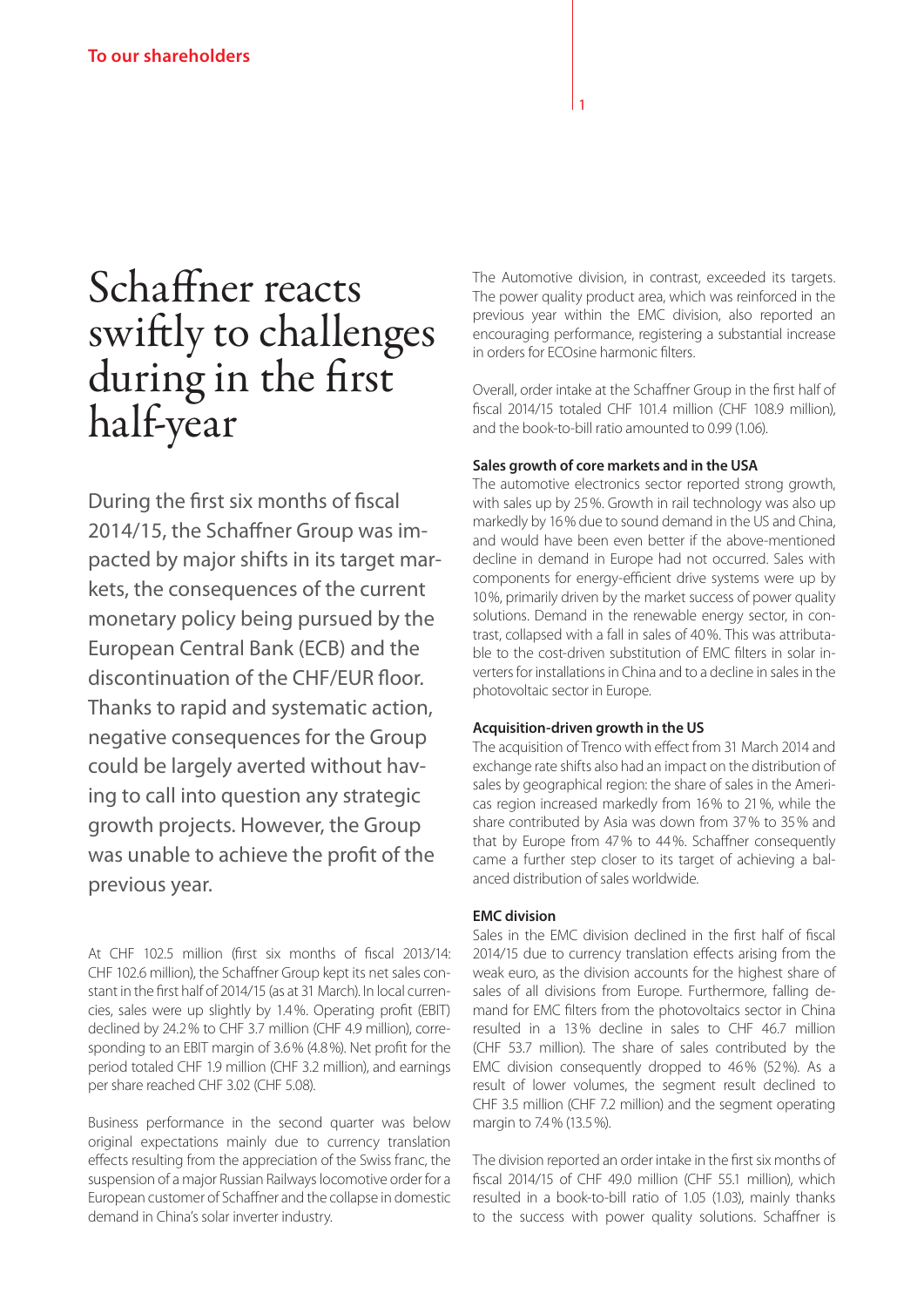currently investing strongly in the development of new products in the power quality field and in the expansion of its sales and service organization with the aim of further accelerating growth.

#### **Power Magnetics division**

The Power Magnetics (PM) division increased sales in the first half of fiscal 2014/15 by 8% to CHF 33.2 million (CHF 30.8 million) and by doing so contributed 32% (30%) to the Group's net sales. Growth stems from the integration of American company Trenco, acquired with effect from the end of March 2014. In organic terms, the division's sales remained below the previous year's period as a consequence of the depreciation of the euro and yen (JPY) and the suspended rail technology orders from Russia mentioned above. Thanks to cost-reduction measures, the segment result declined only slightly to CHF 1.3 million (CHF 1.7 million), while the segment margin contracted from 5.6% to 3.9%.

The division received new orders totaling CHF 31.5 million (CHF 35.5 million) in the period under review, which resulted in a book-to-bill ratio of 0.95 (1.15). Management continues to be convinced of the growth potential of the Power Magnetics division given the large number of new projects under way.

#### **Automotive division**

With CHF 22.6 million (CHF 18.1 million), sales reported by the Automotive (AM) division exceeded the previous year's figure by 25%, thereby raising AM's share of sales to 22% (18%). The segment result multiplied to CHF 2.8 million (CHF 0.6 million) thanks to higher volumes and the productivity measures implemented, which boosted the division's operating margin to a record high of 12.3% (3.3%).

In the first half of fiscal 2014/15, Automotive registered a substantially higher new order intake worth CHF 21.0 million (CHF 18.2 million), and the book-to-bill ratio amounted to 0.93 (1.0).

#### **Sound financing structure**

The Schaffner Group continues to have a solid financing structure. As at the reporting date of 31 March 2015, total assets amounted to CHF 148.6 million (30 September 2014: CHF 154.5 million). Net working capital totaled CHF 33.5 million (CHF 30.6 million). The Group generated free cash flow totaling CHF –2.8 million (CHF –2.2 million) in the period under review. Net debt increased to CHF 21.7 million (30 September 2014: CHF 16.6 million), while the gearing ratio (net debt to shareholders' equity) rose to 37% (25%).

With shareholders' equity of CHF 59.2 million (CHF 66.6 million), the equity ratio at 40% (43%) remains within the target range after the dividend payout, a negative reassessment of Schaffner's pension obligations and the currency turbulence. Shareholders' equity per share totaled CHF 93.16 (CHF 104.80).

#### **Outlook**

The Board of Directors and management continue to implement the growth strategy. The focus lies on power quality applications, specifically harmonic filters, the expansion of Power Magnetics' market position, regional expansion in the North American market while simultaneously reviewing and adapting structures and processes. Against this background, Schaffner is targeting sequential growth in sales and results in each division in the second half of fiscal 2014/15 compared with the first half-year.

Provided no major change in the economies in the key sales markets of the Schaffner Group occur and in the currencies of importance to the Group, Schaffner expects, as communicated in March, to be able to report consolidated net sales for the current fiscal year on a par with those of the previous year and an EBIT margin around 5%.

Luterbach, 12 May 2015

 $4.14-$ 

**Daniel Hirschi Alexander Hagemann** Chairman of the Board Chief Executive Officer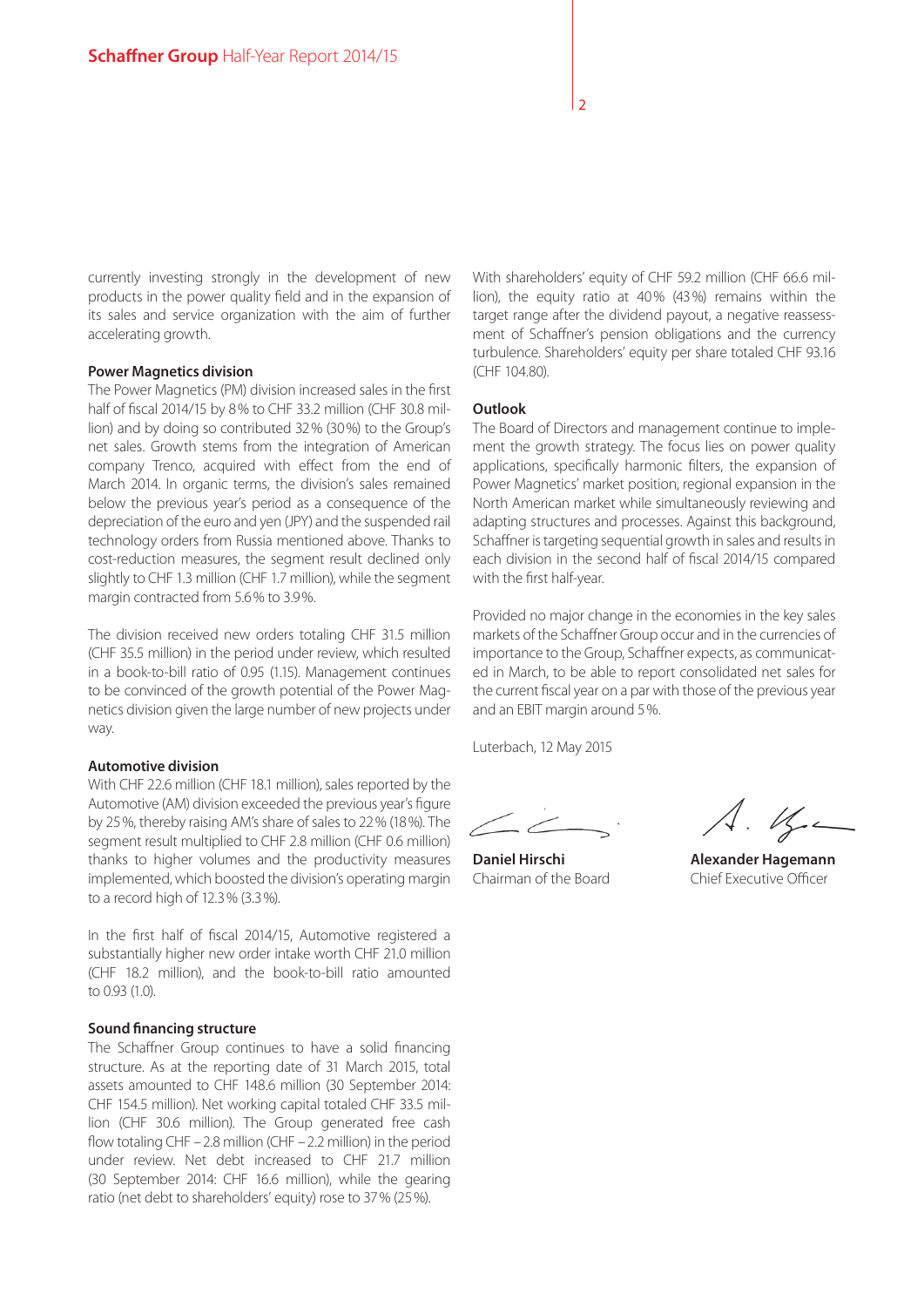# **Consolidated balance sheet**

| In CHF '000                                                   | 31.3.2015    | 30.9.2014 |
|---------------------------------------------------------------|--------------|-----------|
| Intangible assets                                             | 23,186       | 24,112    |
| Property, plant and equipment                                 | 24,410       | 24,794    |
| Other non-current assets                                      | 2,187        | 4,776     |
| Deferred tax assets                                           | 4,689        | 3,726     |
| Non-current assets                                            | 54,472       | 57,408    |
|                                                               |              |           |
| Inventories                                                   | 29,174       | 31,321    |
| Trade receivables                                             | 36,869       | 38,502    |
| Income tax receivables                                        | 387          | 516       |
| Other receivables, prepaid expenses and accrued income        | 4,072        | 3,152     |
| Other current financial assets                                | 3,565        | 4,912     |
| Cash and cash equivalents                                     | 20,055       | 18,640    |
| <b>Current assets</b>                                         | 94,122       | 97,043    |
|                                                               |              |           |
| <b>Total assets</b>                                           | 148,594      | 154,452   |
|                                                               |              |           |
| Equity attributable to equity holders of Schaffner Holding AG | 59,242       | 66,646    |
| Shareholders' equity                                          | 59,242       | 66,646    |
|                                                               |              |           |
| Non-current provisions                                        | 1,453        | 1,900     |
| Pension liability                                             | 6,779        | 4,201     |
| Deferred tax liabilities                                      | 1,039        | 1,200     |
| Non-current borrowings                                        | 41,743       | 35,111    |
| <b>Non-current liabilities</b>                                | 51,014       | 42,412    |
|                                                               |              |           |
| Current provisions                                            | 1,310        | 2,328     |
| <b>Current borrowings</b>                                     | $\mathsf{R}$ | 160       |
| Income tax payables                                           | 564          | 1,003     |
| Trade and other payables                                      | 36,456       | 41,903    |
| <b>Current liabilities</b>                                    | 38,338       | 45,394    |
|                                                               |              |           |
| <b>Total liabilities</b>                                      | 89,352       | 87,806    |
| Total liabilities and shareholders' equity                    | 148,594      | 154,452   |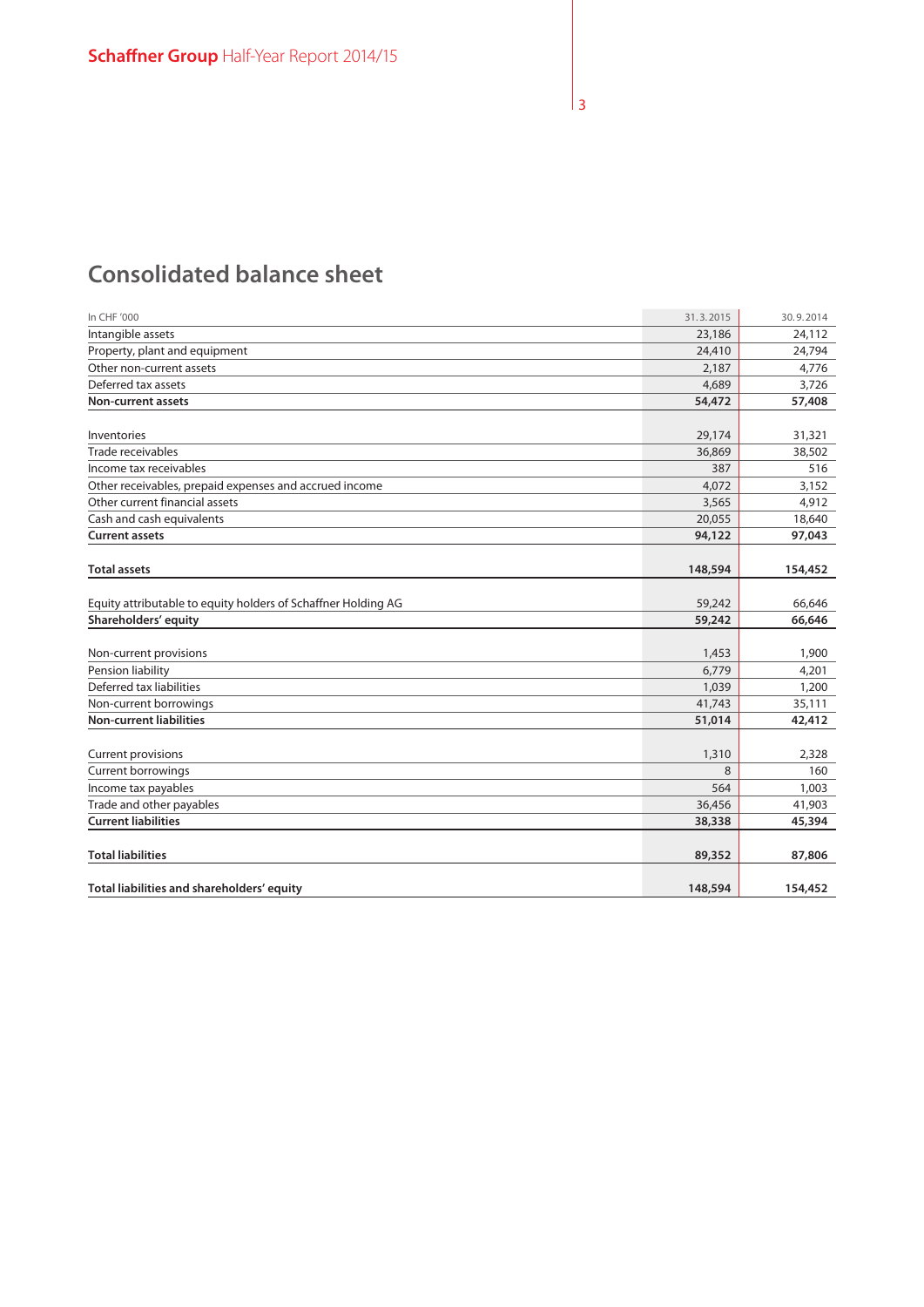# **Consolidated income statement**

| For the first six months (1 October to 31 March) | H1 2014/15 | H1 2013/14 |
|--------------------------------------------------|------------|------------|
| In CHF '000                                      |            |            |
| Net sales                                        | 102,469    | 102,615    |
|                                                  |            |            |
| Cost of sales                                    | $-74,253$  | $-73,407$  |
| <b>Gross profit</b>                              | 28,216     | 29,208     |
|                                                  |            |            |
| Other income                                     | 399        | 0          |
| Marketing and selling expense <sup>1</sup>       | $-9,723$   | $-9,141$   |
| Research, development and application expense    | $-8,382$   | $-7,608$   |
| General and administrative expense               | $-6,807$   | $-7,574$   |
| <b>Operating profit [EBIT]</b>                   | 3,703      | 4,885      |
|                                                  |            |            |
| Finance income                                   | 4,392      | 3,614      |
| Finance expense                                  | $-5,755$   | $-4,326$   |
| Profit before tax [EBT]                          | 2,340      | 4,173      |
|                                                  |            |            |
| Income tax                                       | $-430$     | $-961$     |
| Net profit for the period                        | 1,910      | 3,212      |
|                                                  |            |            |
| Earnings per share in CHF                        |            |            |
| <b>Basic</b>                                     | 3.02       | 5.08       |
| <b>Diluted</b>                                   | 2.99       | 5.03       |

1 Includes the amortization of customer relations, separately disclosed in earlier periods, amounting to CHF –530 thousand (previous year: CHF –426 thousand).

# **Consolidated statement of comprehensive income**

| For the first six months (1 October to 31 March)                                                 | H1 2014/15 | H1 2013/14 |
|--------------------------------------------------------------------------------------------------|------------|------------|
| In CHF '000                                                                                      |            |            |
| Net profit for the period                                                                        | 1,910      | 3,212      |
|                                                                                                  |            |            |
| Items of other comprehensive (loss)/income that will not be reclassified to the income statement |            |            |
| <b>Actuarial losses</b>                                                                          | $-5,351$   | 0          |
| Income tax                                                                                       | 1,084      | 0          |
| Total items that will not be reclassified to the income statement                                | $-4,267$   | 0          |
|                                                                                                  |            |            |
| Items of other comprehensive income that will be reclassified to the income statement            |            |            |
| Exchange differences                                                                             | $-1,463$   | $-1,808$   |
| Movement in cash flow hedges                                                                     | 42         | 53         |
| Income tax                                                                                       | $\Omega$   | $\Omega$   |
| Total items that will be reclassified to the income statement                                    | $-1,421$   | $-1,755$   |
| Other comprehensive (loss) for the period                                                        | $-5,688$   | $-1,755$   |
| Total comprehensive income for the period                                                        | $-3,778$   | 1,457      |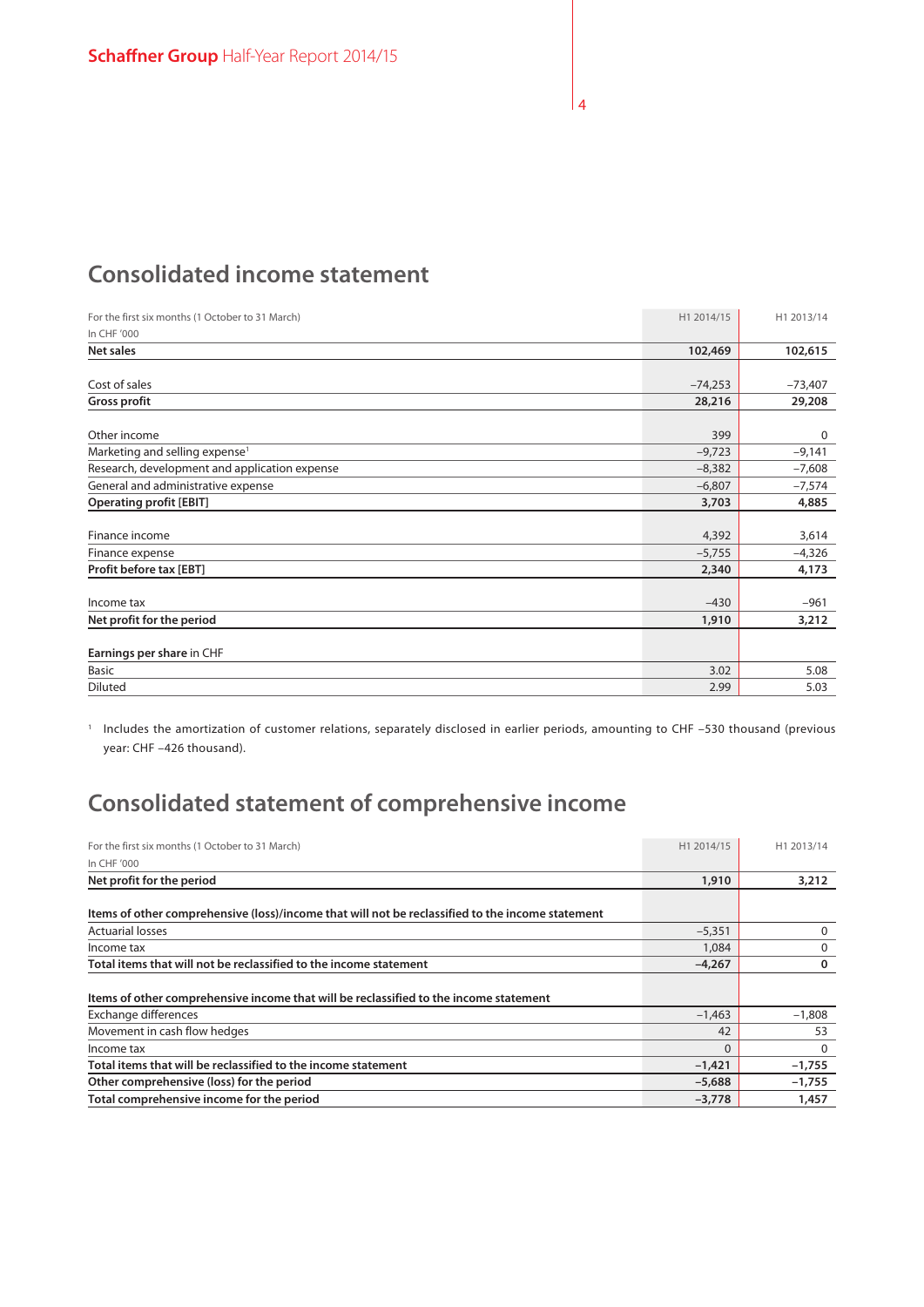# **Condensed consolidated cash flow statement**

| For the first six months (1 October to 31 March)<br>In CHF '000 | H1 2014/15 | H1 2013/14 |
|-----------------------------------------------------------------|------------|------------|
| Cash flow from operating activities                             | 232        | 240        |
|                                                                 |            |            |
| Purchase of property, plant and equipment                       | $-2,594$   | $-2,348$   |
| Purchase of intangible assets                                   | $-497$     | $-162$     |
| Acquisition of subsidiaries                                     | $\Omega$   | $-8,596$   |
| Change in current financial assets                              | 1,410      | $-350$     |
| Other investing activities                                      | 53         | 24         |
| Cash flow from investing activities                             | $-1,628$   | $-11,432$  |
|                                                                 |            |            |
| Repayment of excess share premium                               | $-4,127$   | $-2,852$   |
| Changes in treasury shares                                      | 473        | 361        |
| Proceeds from borrowings                                        | 6,647      | 17,281     |
| Other financing activities                                      | $-82$      | $-91$      |
| Cash flow from financing activities                             | 2,911      | 14,699     |
|                                                                 |            |            |
| Effect of exchange rates on cash and cash equivalents           | $-100$     | $-98$      |
| Change in cash and cash equivalents                             | 1,415      | 3,409      |
|                                                                 |            |            |
| Cash and cash equivalents at 1 October                          | 18,640     | 17,012     |
| Cash and cash equivalents at 31 March                           | 20,055     | 20,421     |

# **Consolidated statement of changes in equity**

|                                               | Share   | Share    | Cumulative  | Retained | Treasury | Hedging | Total         |
|-----------------------------------------------|---------|----------|-------------|----------|----------|---------|---------------|
|                                               | capital | premium  | translation | earnings | shares   | reserve | shareholders' |
| In CHF '000                                   |         |          | differences |          |          |         | equity        |
| At 1 October 2013                             | 20,668  | 53,289   | $-15,537$   | 420      | $-1,050$ | $-241$  | 58,081        |
| Net profit for the period                     |         |          |             | 3,212    |          |         | 3,212         |
| Other comprehensive income                    |         |          | $-1,808$    |          |          | 53      | $-1,755$      |
| Total comprehensive income for the period     |         |          | $-1,808$    | 3,212    |          | 53      | 1,457         |
| Treasury shares                               |         |          |             | $-968$   | 528      |         | $-440$        |
| Repayment of excess share premium             |         | $-2,852$ |             |          |          |         | $-2,852$      |
| Share option plans and restricted share plans |         | 75       |             | 801      |          |         | 876           |
| At 31 March 2014                              | 20,668  | 50,512   | $-17,345$   | 3,465    | $-522$   | $-188$  | 57,122        |
|                                               |         |          |             |          |          |         |               |
| At 1 October 2014                             | 20,668  | 50,543   | $-14,170$   | 10,686   | $-959$   | $-122$  | 66,646        |
| Net profit for the period                     |         |          |             | 1,910    |          |         | 1,910         |
| Other comprehensive income                    |         |          | $-1,463$    | $-4,267$ |          | 42      | $-5,688$      |
| Total comprehensive income for the period     |         |          | $-1,463$    | $-2,357$ |          | 42      | $-3,778$      |
| Treasury shares                               |         |          |             | $-921$   | 660      |         | $-261$        |
| Repayment of excess share premium             |         | $-4,127$ |             |          |          |         | $-4,127$      |
| Share option plans and restricted share plans |         | 28       |             | 734      |          |         | 762           |
| At 31 March 2015                              | 20,668  | 46,444   | $-15,633$   | 8,142    | $-299$   | -80     | 59,242        |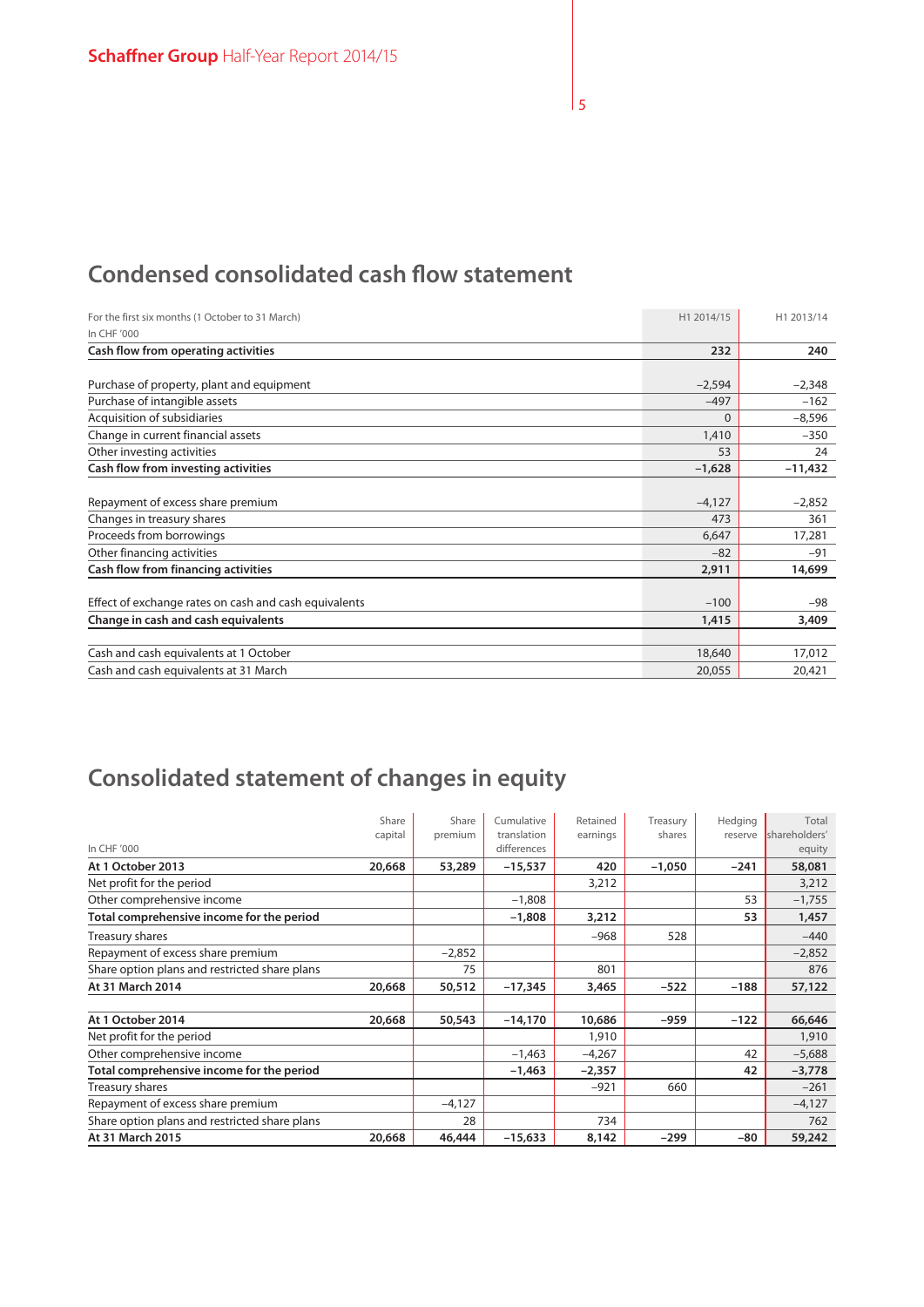# **Notes**

#### **1 Accounting policies**

The unaudited consolidated financial statements of the Schaffner Group for the first half of the fiscal year were prepared in accordance with International Accounting Standard (IAS) 34 – Interim Financial Reporting. As these interim financial statements represent an update of the consolidated annual financial statements for the year ended 30 September 2014, they should be read in conjunction with those annual financial statements.

The consolidated financial statements for the six months ended 31 March 2015 were approved by the Board of Directors of Schaffner Holding AG on 11 May 2015 and released for publication. The Schaffner Group applied the same accounting principles as in the prior year, with the following exceptions.

#### **Newly issued and amended standards and interpretations**

The Schaffner Group adopted the following changes in accounting principles with effect from 1 October 2014:

#### **Standards/interpretations**

| Annual improvements to IFRSs 2010-2012                             |
|--------------------------------------------------------------------|
| Annual improvements to IFRSs 2011-2013                             |
| Amendments-Defined Benefit Plans: Employee Contributions           |
| Amendments-Recoverable Amount Disclosures for Non-Financial Assets |
| <b>Levies</b>                                                      |
|                                                                    |

The application of these changes has no material impact on Schaffner's financial position, results of operations and cash flows.

#### **2 Post-employment and other long-term employee benefits**

At the end of each financial year, Schaffner commissions an actuarial assessment of pension obligations, which is updated at the end of the next six-month period. As interest rates have changed substantially since the last assessment performed at 30 September 2014, a new assessment was carried out in the course of preparing the half-year report. As a result, the average discount rate assumed in the financial statements fell from 1.6% to 0.8%.

#### **3 Business combinations**

On 31 March 2014, the Group acquired the American companies Transformer Engineering LLC (Trenco), Magnetics Technologies LLC and Transformer Real Estate LLC from Transformer Holding LLC.

The purchase price allocation at 30 September 2014 had still been subject to uncertainty and all items had therefore been labelled as provisional. It has since been determined that no more adjustments were needed, and thus the values previously described as provisional are now definitive.

At the time of acquisition, Schaffner had taken too positive a view of the sales trend. Consequently, in the first six months of fiscal 2014/15, a portion of the expected contingent consideration was All other assumptions remained the same as in were updated in line with the assessment of 30 September 2014.

Actuarial losses of CHF 5.4 million therefore had to be recognized in the statement of comprehensive income and the net pension liability increased by this amount.

derecognized. As the lower-than-expected sales trend and resulting adjusted expectation are events which occurred after the time of acquisition, this adjustment of CHF 390 thousand has no impact on the purchase price allocation and is recognized in the income statement under "other income".

At the same time, the assets identified in the purchase price allocation, such as goodwill, technology, brand name and customer relations, were tested for impairment. The test found an impairment of the capitalized technology assets by CHF 195 thousand. This amount was recognized in the income statement under "research, development and application expense".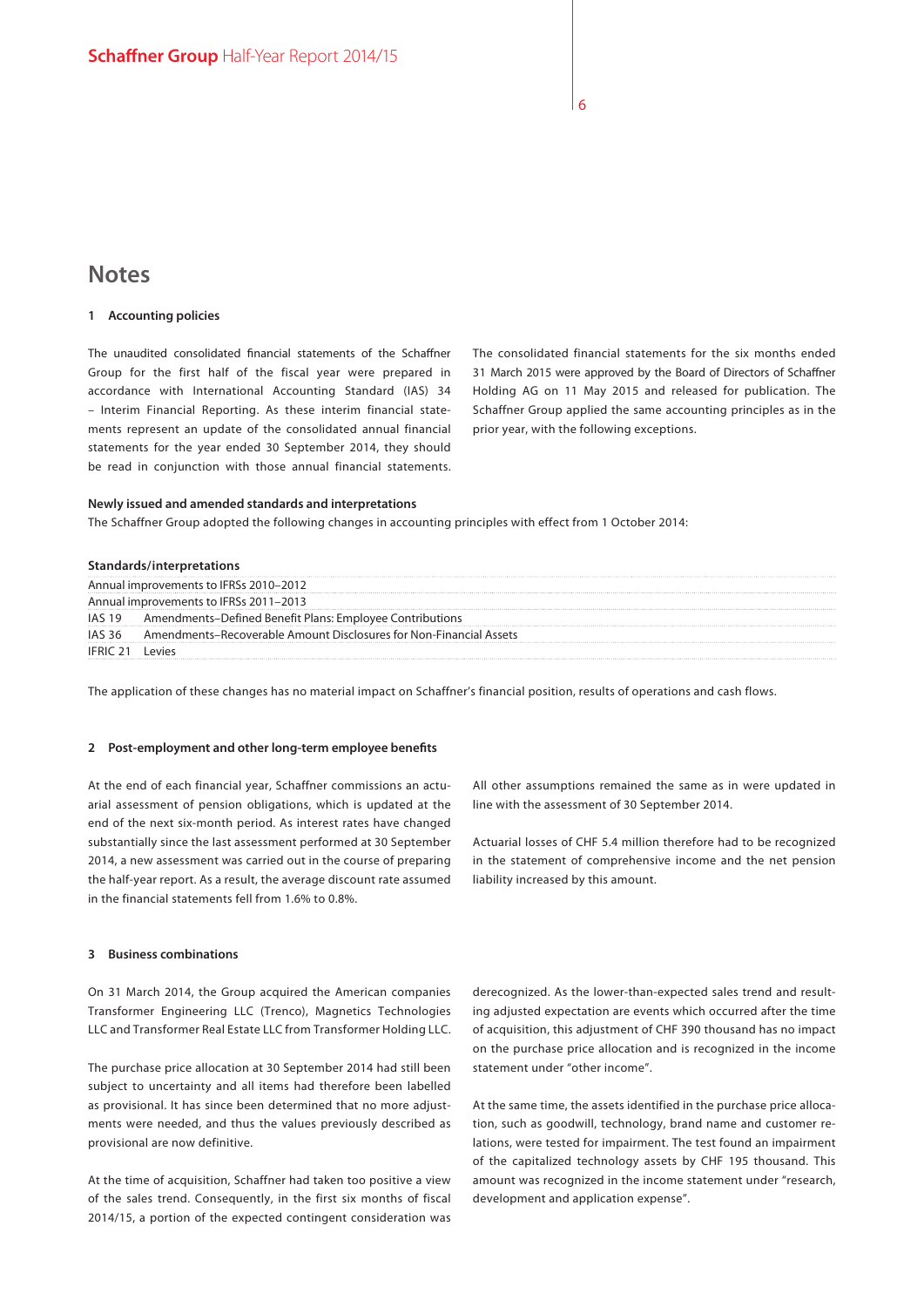#### **4 Operating segments**

The Schaffner Group consists of three reportable segments: Electromagnetic Compatibility, Power Magnetics and Automotive. They represent the organizational units for which results are reported to the Executive Committee (the Group's chief operating decision maker).

#### **Electromagnetic Compatibility (EMC)**

The EMC division develops and manufactures standard and customized components that protect power electronic equipment from line interference (thus assuring electromagnetic compatibility, or EMC), and power quality filters that assure the stability of power grids. Key sales markets include energy-efficient drive systems, renewable energy, power supplies for electronic devices, machine tools and robotics.

#### **Power Magnetics (PM)**

The Power Magnetics division develops and manufactures power magnetic components (chokes and transformers) to ensure the reliable operation of power electronic systems, and builds customized high-performance transformers for demanding applications. Power magnetic components are an integral part of high- and ultra-high-performance systems for power conversion. Key sales markets include energy-efficient drive systems, renewable energy and rail technology.

#### **Automotive (AM)**

The Automotive division develops and manufactures components for convenience and safety features in cars and for the drive trains of hybrid and electric vehicles.

The "Corporate" column comprises all costs for Group functions that cannot be allocated to a particular segment. These are primarily the expenses of Schaffner Holding AG and costs relating to acquisitions.

No operating segments have been aggregated to form these reportable operating segments.

Segment profit represents the given segment's operating profit before amortization (if any) of customer relationships.

No reconciliation of the management reporting data to the financial reporting data is required or provided, as the internal and external reporting follow the same accounting and presentation policies.

| For the first six months of 2014/15<br>(1 October to 31 March) | <b>EMC</b> | <b>PM</b> | AM     | Corporate | Group    |
|----------------------------------------------------------------|------------|-----------|--------|-----------|----------|
| In CHF '000                                                    |            |           |        |           |          |
| Net sales                                                      | 46,650     | 33,196    | 22,623 |           | 102,469  |
| Segment operating profit/(loss)                                | 3,456      | 1,308     | 2,776  | $-3,307$  | 4,233    |
| Amortization of customer relationships                         |            |           |        |           | $-530$   |
| <b>Operating profit [EBIT]</b>                                 |            |           |        |           | 3,703    |
| Finance income                                                 |            |           |        |           | 4,392    |
| Finance expense                                                |            |           |        |           | $-5,755$ |
| Profit before tax [EBT]                                        |            |           |        |           | 2,340    |
| Income tax                                                     |            |           |        |           | $-430$   |
| Net profit for the period                                      |            |           |        |           | 1,910    |
|                                                                |            |           |        |           |          |
| For the first six months of 2013/14                            | <b>EMC</b> | <b>PM</b> | AM     | Corporate | Group    |
| (1 October to 31 March)                                        |            |           |        |           |          |
| In CHF '000                                                    |            |           |        |           |          |
| Net sales                                                      | 53,686     | 30,781    | 18,148 |           | 102,615  |
| Segment operating profit/(loss)                                | 7,240      | 1,711     | 594    | $-4,234$  | 5,311    |
| Amortization of customer relationships                         |            |           |        |           | $-426$   |
| <b>Operating profit [EBIT]</b>                                 |            |           |        |           | 4,885    |
| Finance income                                                 |            |           |        |           | 3,614    |
| Finance expense                                                |            |           |        |           | $-4,326$ |
| Profit before tax [EBT]                                        |            |           |        |           | 4,173    |
| Income tax                                                     |            |           |        |           | $-961$   |

**Net profit for the period 3,212**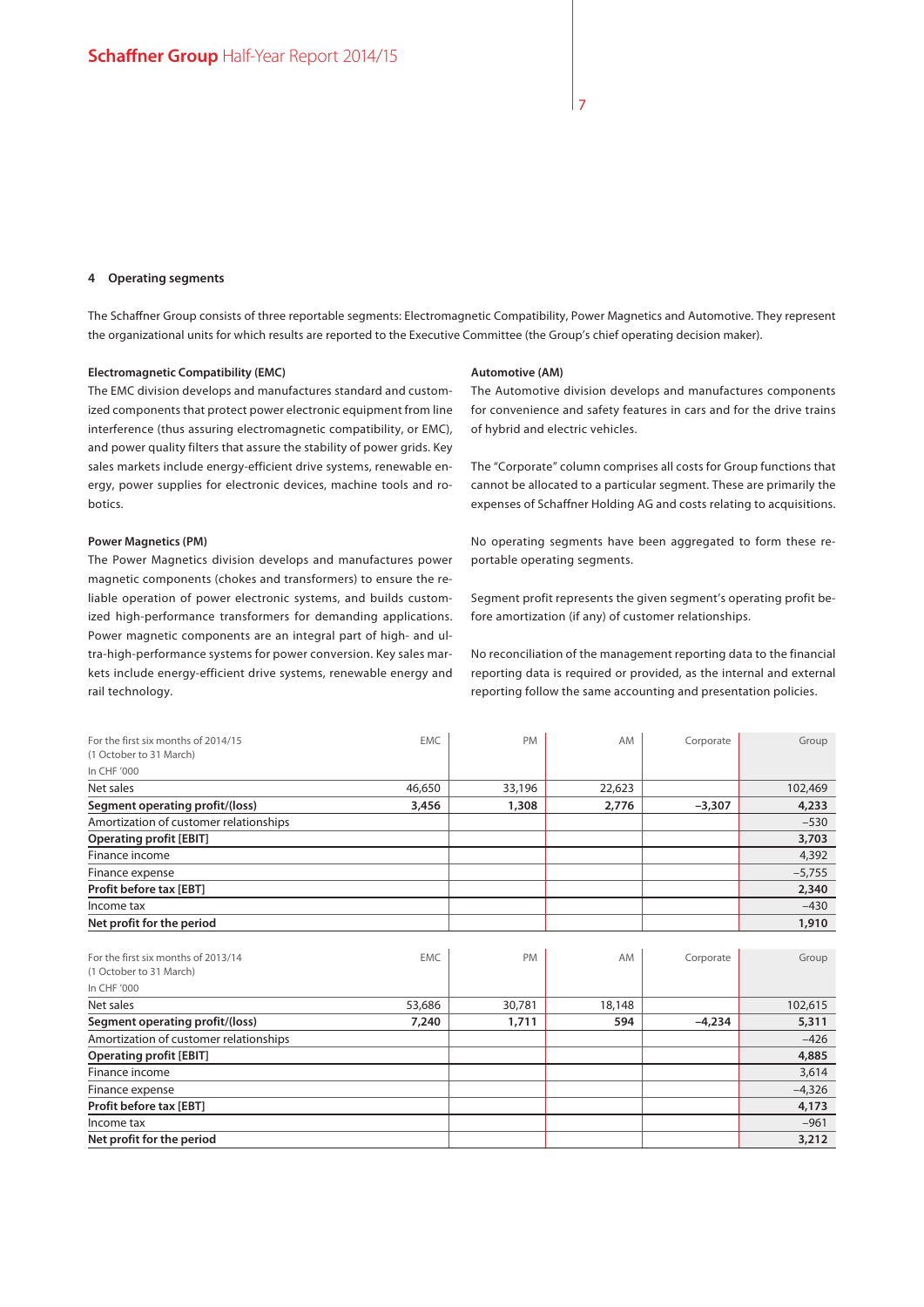#### **5 Financial instruments**

The financial assets and liabilities measured at fair value are categorized into the following fair value hierarchy according to the valuation technique used:

- > Level 1: Quoted prices (unadjusted) in active markets for identical assets or liabilities.
- > Level 2: Techniques for which all inputs that have a significant effect on the recorded fair value are based on directly or indirectly observable market data.
- > Level 3: Techniques using inputs that have a significant effect on the recorded fair value and are not based on observable market data.

|                                          | 31.3.2015          |         | 31.3.2014 |         |         |       |
|------------------------------------------|--------------------|---------|-----------|---------|---------|-------|
| In CHF '000                              | Level <sub>2</sub> | Level 3 | Total     | Level 2 | Level 3 | Total |
| Liabilities measured at fair value       |                    |         |           |         |         |       |
| Derivative financial instruments         | 121                |         | 121       | 212     |         | 212   |
| Contingent consideration                 |                    | 187     | 187       |         | 677     | 677   |
| Total liabilities measured at fair value | 121                | 187     | 308       | 212     | 677     | 889   |

The derivative position consists of an over-the-counter interest rate derivative. The valuations are at middle rates of exchange at the balance sheet date. The contingent consideration from the Trenco acquisition was calculated based on existing business plans and management's revenue estimates and discounted to the balance sheet date. There were no reclassifications between levels.

#### **6 Seasonality**

The Schaffner Group does not operate in industries with significant seasonal or cyclical variation in total sales over the fiscal year.

Since major public holidays such as Chinese New Year and Christmas fall in the first half of the fiscal year, experience has shown that, factoring out economic influences, higher sales are usually generated in the second half of the year.

Income tax is recognized based on the best estimate of the weighted average annual income tax rate expected for the full fiscal year.

#### **7 Commitments and contingencies**

At 31 March 2015, the Group had commitments to purchase property, plant and equipment in the amount of CHF 0.8 million (30 September 2014: CHF 0.9 million). Contingent liabilities, described in the notes to the consolidated financial statements for the year ended 30 September 2014, did not change materially in the reporting period.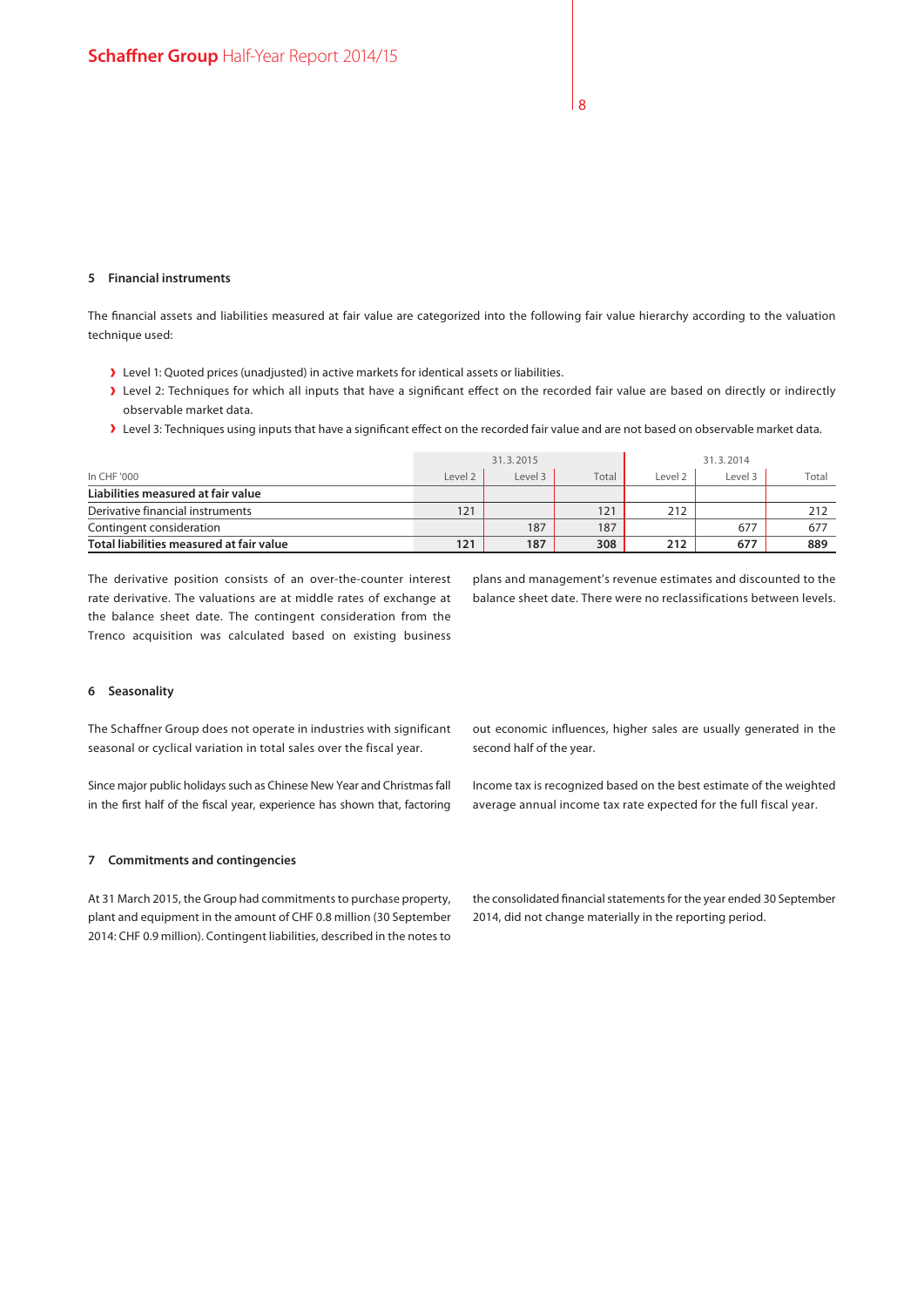#### **8 Foreign currencies**

The following exchange rates were applied in the translation of foreign currencies:

|                   |                   |           | Balance sheet |            | Income statement |
|-------------------|-------------------|-----------|---------------|------------|------------------|
|                   |                   | 31.3.2015 | 30.9.2014     | H1 2014/15 | H1 2013/14       |
| Country or region | Currency          | in CHF    | in CHF        | in CHF     | in CHF           |
| China             | <b>CNY</b><br>100 | 15.71     | 14.23         | 15.62      | 14.44            |
| EU                | 100<br>EUR        | 104.55    | 121.92        | 108.67     | 122.19           |
| Hungary           | HUF<br>100        | 0.35      | 0.40          | 0.36       | 0.40             |
| Thailand          | 100<br>THB        | 2.99      | 2.73          | 2.97       | 2.75             |
| <b>USA</b>        | USD<br>100        | 97.37     | 88.39         | 96.78      | 88.96            |

#### **9 Distribution to shareholders**

As decided by the Annual General Meeting of Schaffner Holding AG on 15 January 2015, a distribution of CHF 6.50 per share (exempt from Swiss anticipatory tax) for fiscal year 2013/14 was made to the

shareholders in the form of a repayment of excess share premium from additional paid-in capital.

### **10 Events after the balance sheet date**

No events have occurred after the balance sheet date that have a material effect on the amounts in the consolidated interim financial statements.